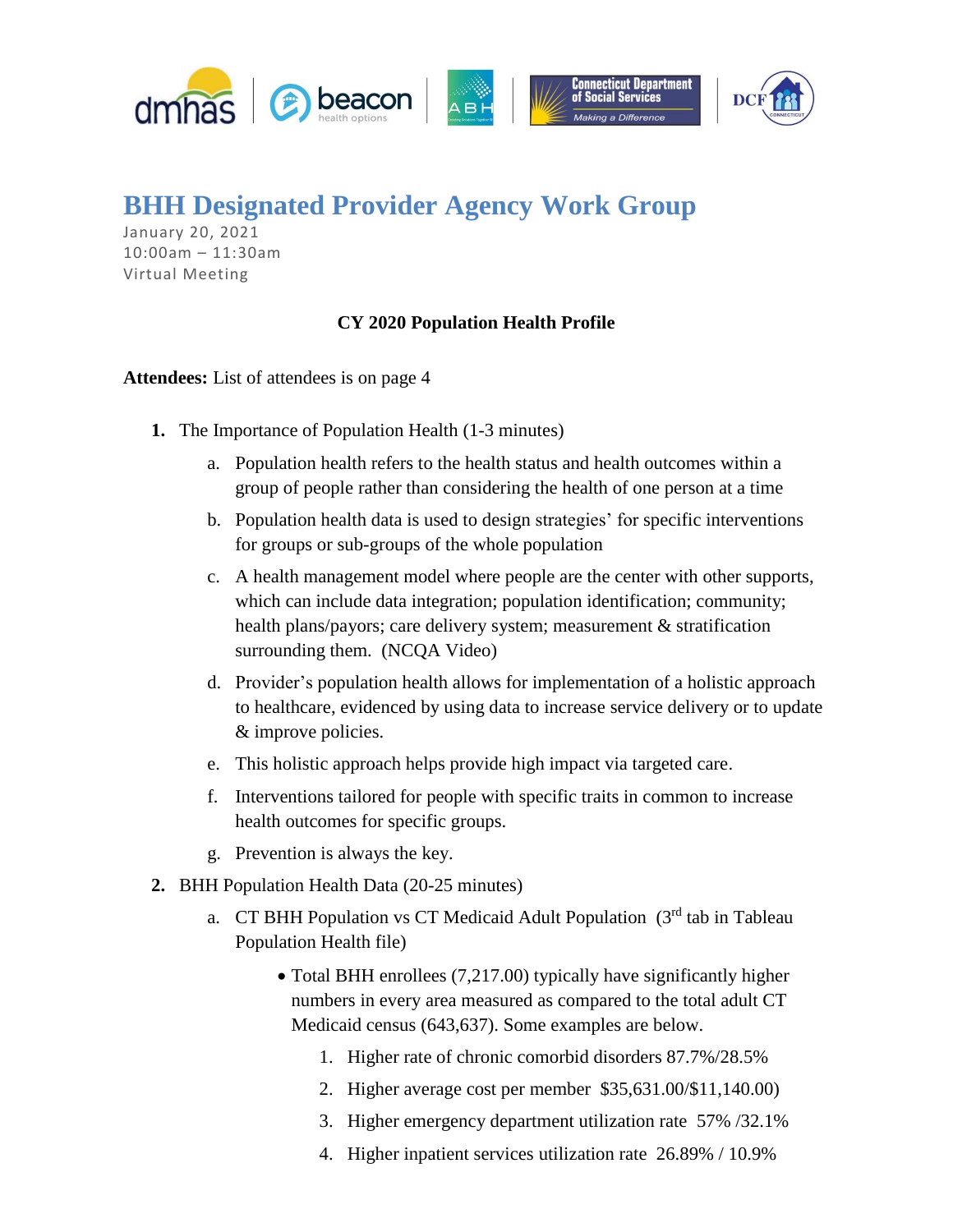





- 5. Higher utilization rates for mobile crisis, observation, telehealth, substance use, and PHP and IOP services
- These differences illustrate:
	- 1. A need for a higher level of care for some individuals
	- 2. The importance of using population health data as a management tool to identify and help eliminate the distribution of health disparities within different groups.
	- 3. Why BHH exists as a program designed to treat the wholeperson.
- **3.** Unique Populations (40-45 minutes)
	- a. Discussion of differences between 18-24 year old BHH participants and general BHH population.
		- Age group makes up 6.3% of Total BHH Population
		- Younger group is more susceptible to diagnosis via social media
		- Tend to have more access & understanding of social media apps, IF they have the correct technology
		- More apt to be homeless
		- May not have had as much time with a "chronic illness."
		- Still transitioning to adult care, connecting with a PCP is of paramount importance.
	- b. Older population (55-64) has significantly higher average cost per member
		- This subgroup can be more medically compromised
		- Higher rates of Mental Health and Medical Diagnosis
	- c. Distinction between the overall health of Total BHH population and the distribution of health between subgroups.
		- BHH participants with both Diabetes & Schizophrenia Diagnoses
			- 1. BHH participants 18-24; Average cost per member: \$28,602
				- a. 44.4% have diagnosis of Schizophrenia and 8.6% Diabetes
				- b. Less Covid-Diagnosis
				- c. Connection to a PCP is paramount; could translate into less use of acute measures
		- BHH Participants aged 55-64; Average cost per member \$51,020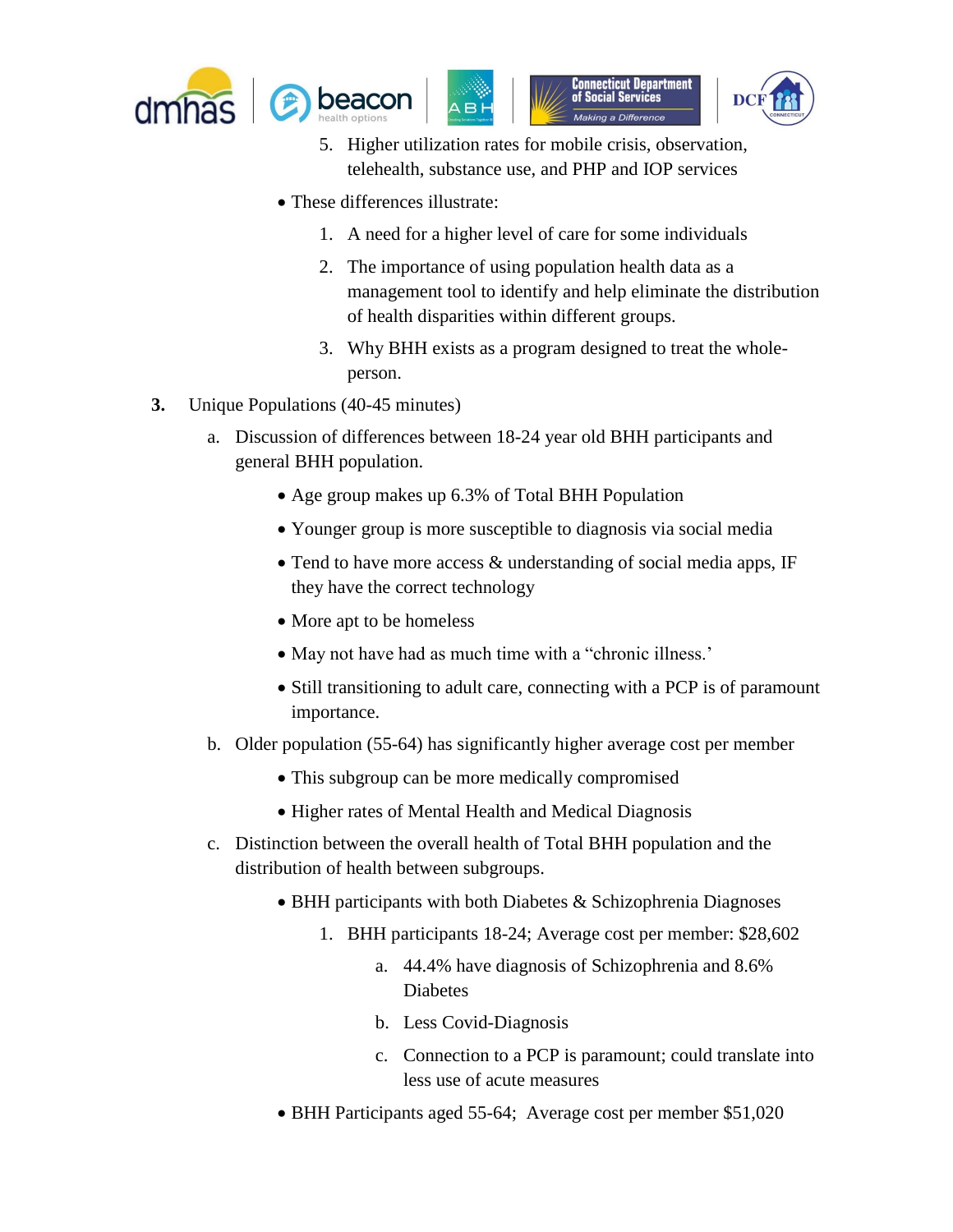







- a. 56.4% have diagnosis of Schizophrenia and 31.4% Diabetes
- b. More barriers to complete healthcare
- c. Generally more medically compromised with significantly higher cost per member
- d. Less ability with technology
- **4.** Observations
	- a. Involve more staff positions in BHH information, workgroups,etc.,
	- b. Expansion of services to include: Exercise groups, nutrition groups; local coops; medical topic specific trainings, pre-diabetes (Care Coordination)
	- c. Providers increase use of Connie (Project Notify) to increase follow-up during transitions. Every staff position can have a role in transitions
	- d. Design proactive services that will promote prevention-based treatment
	- e. Need for materials in different languages
- **5.** Provider Feedback
	- a. Involve more staff positions in BHH information, workgroups,etc.,
	- b. Expansion of services to include: Exercise groups, nutrition groups; local coops; medical topic specific trainings, pre-diabetes (Care Coordination)
	- c. Providers increased use of Connie (Project Notify) to increase follow-up during transitions. Every staff position can have a role in transitions
	- d. Conscious of increasing the circle of information
	- e. Design preventable & proactive services
	- f. Need for materials in different languages
- **6.** Billing Updates (1-3 minutes)
	- a. Services provided to clients participating the CHESS program, will now appear as a non-fixable error due to concerns of double billing.
		- There are not a lot of dual CHESS and BHH clients
		- DMHAS will continue to provide updates as appropriate
- **7.** Health Literacy Committee Updates (3-5 minutes)
	- a. Alexandra LaBarca will present at the 02/17/2020 Work Group